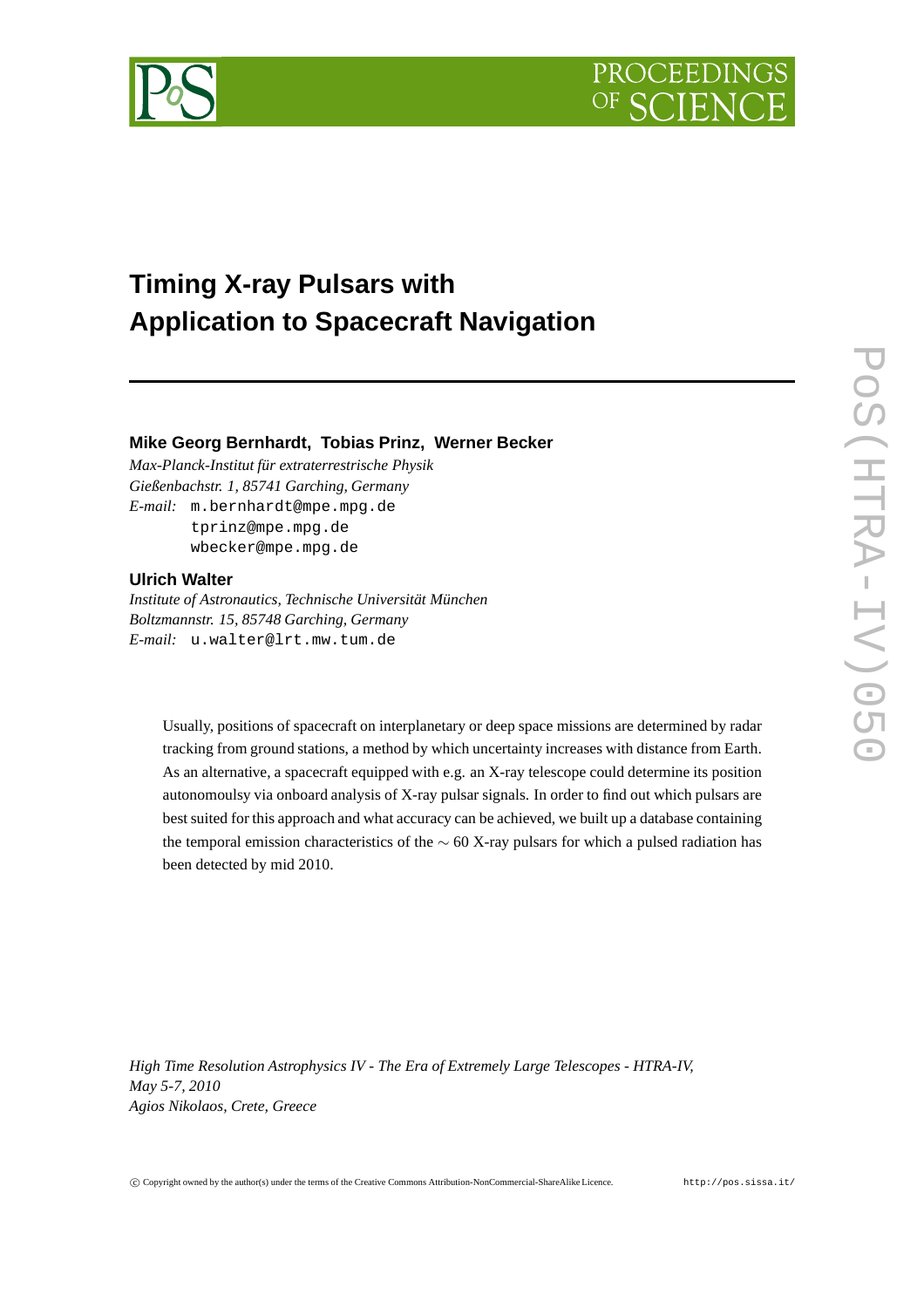## **1. Introduction**

The conventional way to obtain data for orbit determination is tracking the spacecraft by ground stations on Earth, e.g. with NASA's Deep Space Network (DSN). This technique yields very accurate range and range-rate data along the Earth-spacecraft line, but due to limited angular resolution large errors can occur in perpendicular directions, resulting in positional errors that grow with distance. Interferometric measurements can augment the angular resolution, thereby achieving positional accuracies in the order of 4 km per AU of distance between Earth and spacecraft [5]. Thus, especially – but not exclusively – for interplanetary and deep space missions, it is desirable to have an autonomous navigation solution that works independently from ground stations.

Pulsars can be used as natural beacons for navigation by comparing pulse arrival times measured onboard the spacecraft with predicted arrival times at an inertial reference location – e.g. the barycenter of the solar system. The phase difference between the expected and the measured pulse arrival corresponds to a run-time difference along the line of sight towards the pulsar and hence to a range difference in this direction. Full three-dimensional position information can be deduced from the range information along the pulsar lines-of-sight of at least three different pulsars. In general, this procedure results in multiple solutions, which can be reduced by either constraining the possible spacecraft positions to a finite volume around an initial position assumption, or by observing additional pulsars [8, 9].

### **2. Data Analysis and Results**

In order to decide which pulsars are best suited for spacecraft navigation, we re-analyzed all pulsar timing data from the X-ray satellites XMM-Newton, Chandra and the ROSSI X-ray Timing Explorer. The individual photon arrival times of each data set were corrected for the orbital motion of the detector around Earth/Sun via transformation to the solar system barycenter and for the orbital motion of the pulsar in case of a binary system. To account for the gradual increase of pulse period the spin frequency was modelled as a Taylor expansion,

$$
f(t) = f_0 + \dot{f}_0 \cdot (t - t_0) + \frac{1}{2} \ddot{f}_0 \cdot (t - t_0)^2,
$$
\n(2.1)

with  $f_0$ ,  $\ddot{f}_0$ ,  $\ddot{f}_0$  being the rotation frequency and its first and second time derivative at some reference epoch *t*0, and a pulse number Φ was assigned to each individual arrival time. Since the frequency equals the rate of change of pulse number,  $f = d\Phi/dt$ , integration of (2.1) yields

$$
\Phi(t) = \Phi_0 + f_0 \cdot (t - t_0) + \frac{1}{2} \dot{f}_0 \cdot (t - t_0)^2 + \frac{1}{6} \ddot{f}_0 \cdot (t - t_0)^3, \tag{2.2}
$$

where  $\Phi_0$  denotes the pulse number at  $t_0$ . The pulse numbers are used to generate a mean pulse profile reflecting the temporal emission characteristics of the pulsar: (1) For each photon its phase  $\phi := (\Phi \mod 1)$  is computed, i.e. the fraction of full pulse period at which the photon was detected; (2) the domain [0,1) of  $\phi$  is divided into *n* finite intervals  $\Delta \phi_i := \left[\frac{i-1}{n}, \frac{i}{n}\right]$  $\frac{i}{n}$  for  $i = 1, 2, ..., n$ ; (3) finally, the mean pulse profile is given by the histogram of photon counts per phase interval. The optimal value of *n* depends on the number of recorded photons and the harmonic content of the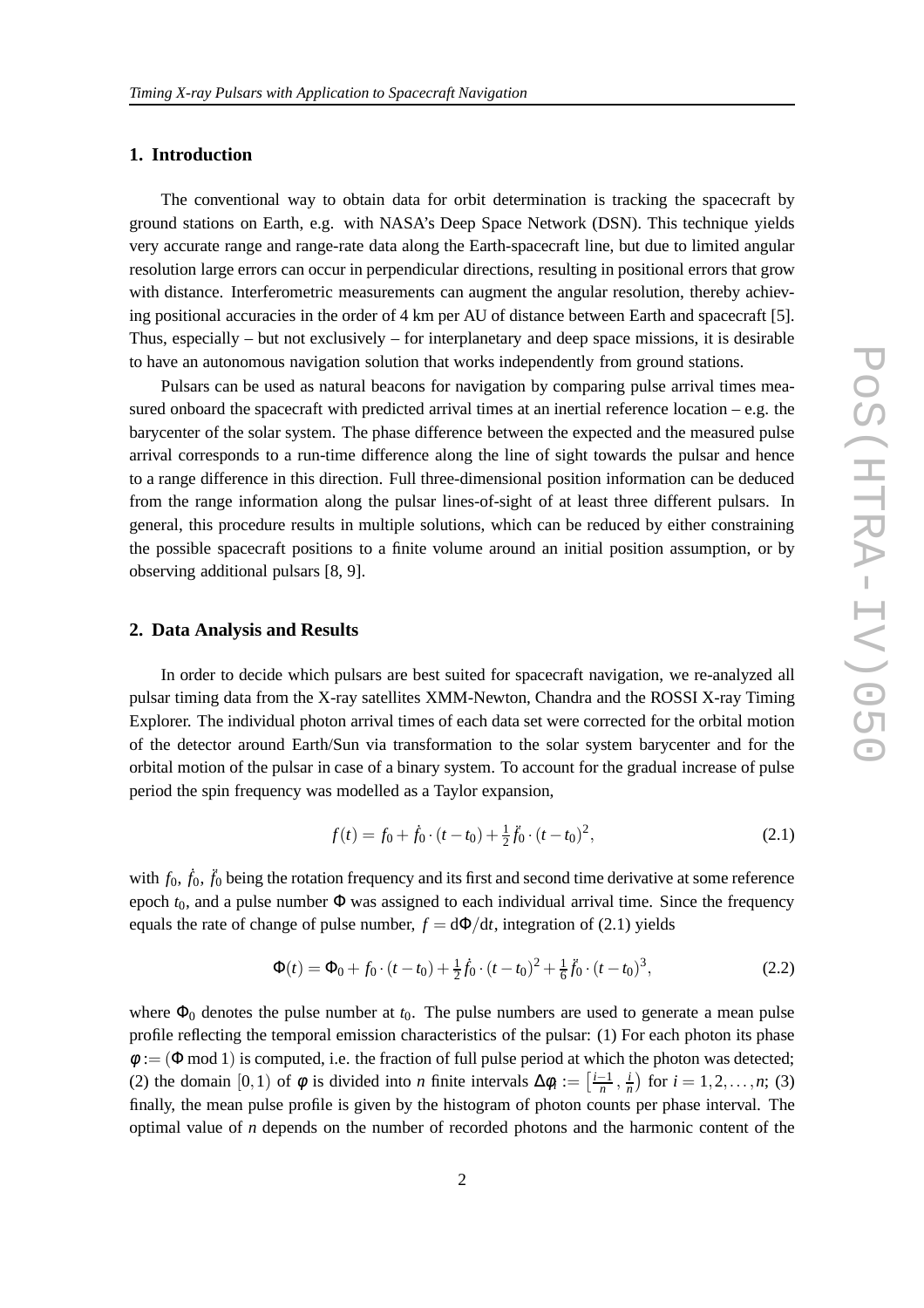pulse profile. It can be computed as follows: For each set of arrival times  $t_i$  with  $i = 1, 2, \ldots, N$  and phases  $\phi_i := \phi(t_i)$  we calculated the statistical variable

$$
Z_m^2 := \frac{2}{N} \sum_{k=1}^m \left[ \left( \sum_{i=1}^N \cos k \phi_i \right)^2 + \left( \sum_{i=1}^N \sin k \phi_i \right)^2 \right],
$$
 (2.3)

which is a measure for the periodicity of the signal [3], and evaluated the expression

$$
H := \max_{1 \le m \le 10} \left( Z_m^2 - 4m + 4 \right) = Z_M^2 - 4M + 4 \tag{2.4}
$$

to get the optimal number *M* of harmonics [4]. Then, the formula

$$
n = 2.36 \left[ \sum_{m=1}^{M} \frac{1}{2} m^2 (Z_m^2 - Z_{m-1}^2) \right]^{1/3}
$$
 (2.5)

with  $Z_0^2 := 0$  yields an estimate for the optimal number of phase intervals [2]. Since equation (2.1) may not allow to compute  $f(t)$  for times *t* outside the validity range of the ephemerides, the values of  $f_0$ ,  $\dot{f}_0$ ,  $\ddot{f}_0$  have to be known at an epoch sufficiently close to the measured photon arrival times. We used pulsar ephemerides from the ATNF database [6] for the period folding and produced pulse profiles with high signal-to-noise ratios by superposing phase values from several obvservations of the same pulsar.

The navigation algorithm is based on the comparison of pulse arrivals measured onboard the spacecraft with those measured at the solar system barycenter.<sup>1</sup> For this purpose, representation of the reference profiles by analytical functions is of advantage. Using a least-squares-fit procedure, we found approximations of the profiles by either a sum of Gaussians,  $\sum_i A_i \exp\left[-\frac{1}{2}\right]$  $\frac{1}{2} \left( \frac{\phi - \bar{B}_i}{C_i} \right)^2$ , or of sine functions,  $\sum_i A_i \sin(B_i \phi + C_i) + D$ , depending on the individual shape of the profile. Concerning the use of Gauss or sine functions, the resulting *M* value of the *H*-test is a good indicator: For  $M \le 2$ the profile is well approximated by a sum of two or three sine functions, whereas for  $M \geq 3$  it is often better to use a sum of two or more Gaussians. Examples of pulse profiles and their analytical representations are shown in Figure 1. These pulse profile templates allow us to measure pulse arrivals with high accuracy even for sparse photon statistics – again by using a least-squares fit of an adequately adjusted template to the profile in question. The typical error of measuring a pulse phase lies in the order of  $10^{-3}$ , which corresponds to an error in range along the pulsar line-of-sight of about 1 km for the fastest and 30000 km for the slowest rotating pulsar of our database.<sup>2</sup> Evidently, the precision of a pulsar based navigation system strongly depends on the choice of pulsars and the accuracy of pulse arrival measurements, wich is subject to the quality of the available templates.

As mentioned above, in order to obtain three-dimensional position information, pulsar timing data of at least three different sources have to be collected and analyzed. The spatial arrangement of these pulsars is another, significant parameter of the achievable accuracy. The question of how pulse arrival errors translate into errors of position in space was addressed as follows: Suppose

<sup>&</sup>lt;sup>1</sup>By *pulse arrival* we understand the phase of the global maximum in the pulse profile.

<sup>&</sup>lt;sup>2</sup>PSR B1937+21 with a rotation period  $P = 1.56$  ms and a 1- $\sigma$  error in phase measurement  $\delta\phi = 2.6 \times 10^{-3}$ ; PSR J1841-0456 with  $P = 11.78$  s and  $\delta\phi = 9.3 \times 10^{-3}$ . The phase error translates into an error of position along the pulsar line-of-sight according to the formula  $\delta r = cP\delta\phi$ , where *c* is the speed of light.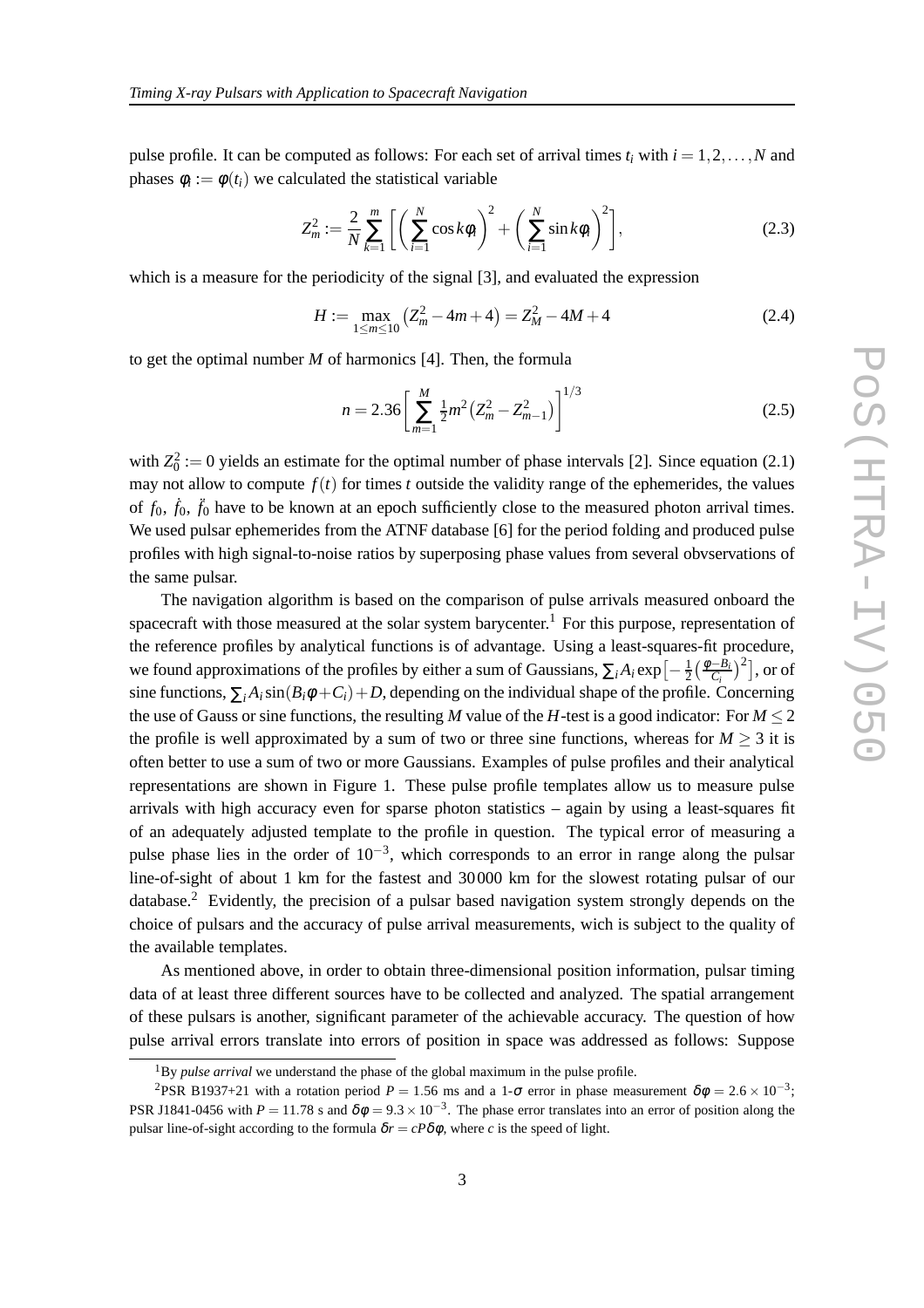

Figure 1: Pulse profiles of PSR B1509-58 (left) and PSR J0633+1746 (right). The data points of the pulse profiles can be approximated by a sum of Gauss or sine functions, respectively. The dotted blue lines indicate the individual components of the fit (three Gaussians for PSR B1509-58 and two sine functions for PSR J0633+1746); their sum is plotted in red. The panels below show the residuals between fit and data points, and the red enveloping lines indicate the  $1-\sigma$  uncertainties of the binned pulse profile.

 $\vec{r}$  to be the position of the detector relative to the solar system barycenter (SSB). A pulse arrival measured at  $\vec{r}$  will in general be shifted by some value  $\Delta \phi \in [0,1)$  as compared to a measurement at the SSB. Assuming the pulsar signals to be plane waves propagating through flat spacetime, this phase shift is given by the formula  $\vec{n} \cdot \vec{r} = (N + \Delta \phi)cP$ , where  $\vec{n}$  is a unit vector from the SSB towards the pulsar, *N* is some integer pulse number, *c* is the speed of light and *P* is the pulse period at the epoch of measurement. We chose  $\vec{r}$  to be some fixed point in the solar system and for each pulsar computed 1) the phase shift associated with that location and 2) a sequence of pulse arrival errors, normally distributed around the expected phase shift. The standard deviations of these normal distributions are known from our study of pulse arrival measurements. For a combination of three different pulsars the last equation can be written in matrix notation and solved for  $\vec{r}$ ,

$$
\vec{r} = \begin{pmatrix} n_{1x} & n_{1y} & n_{1z} \\ n_{2x} & n_{2y} & n_{2z} \\ n_{3x} & n_{3y} & n_{3z} \end{pmatrix}^{-1} \begin{pmatrix} (N_1 + \Delta\phi_1)cP_1 \\ (N_2 + \Delta\phi_2)cP_2 \\ (N_3 + \Delta\phi_3)cP_3 \end{pmatrix} . \tag{2.6}
$$

Inserting the pulse arrival errors instead of the expected phase shifts in equation (2.6) gives sequences of position vectors  $\vec{r}$ *i* wich can be compared with the actual position  $\vec{r}$ . A systematic study of equation (2.6) for all possbile 3-combinations from the pulsar set leads to a ranking of pulsar combinations.<sup>3</sup> The averaged position errors, i.e. the arithmetic mean of the values  $|\vec{r}_i - \vec{r}|$ , are plotted in Figure 2 for the first 1000 preferred pulsar combinations. As lower limit, we obtained position errors of about 5 km, independent of the location in the solar sytem. However, improvement in accuracy can be achieved by using pulse profile templates of higher quality.

<sup>&</sup>lt;sup>3</sup>The number of 3-combinations from a set of *n* pulsars is given by the binomial coefficient  $\binom{n}{3}$ . In our case  $n = 59$ and hence  $\binom{59}{3} = 32509$  pulsar combinations had to be considered.